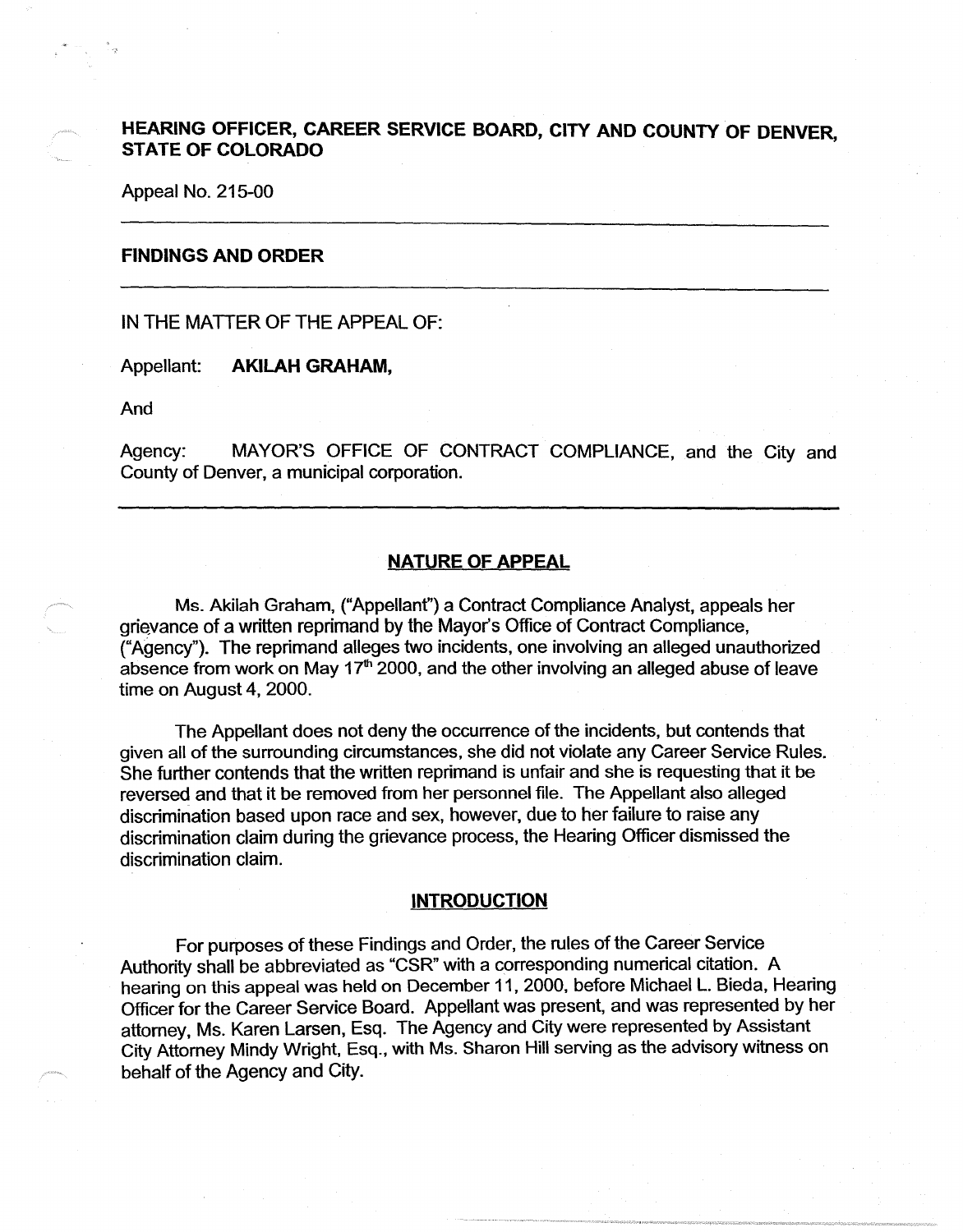The Agency and City called Ms. Sharon Hill, Supervisor, and Mr. Dante James, Executive Director of the Agency, as witnesses. The Appellant, Ms. Akilah Graham testified on her own behalf. The Appellant also called Mr. Paul Nesby and Ms. Dondrea Haley as witnesses. Exhibits 2-5 and Exhibit G were offered and admitted into evidence and considered in this decision.

## **ISSUES ON APPEAL**

Whether the agency proved by a preponderance of the evidence that the Appellant violated CSR§ 16-50 (13) Unauthorized absence from work; §§16-51 (3) Abuse of sick leave; (5) Failure to observe departmental regulations and (10) Failure to comply with the instructions of an authorized supervisor.

If so, whether the agency had just cause to discipline the appellant, and whether the disciplinary action taken by the agency, namely a written reprimand, was reasonably related to the seriousness of the offenses, considering all of the circumstances.

## **JURISDICTION**

The alleged incident regarding the failure to return from a trade show occurred on May 17, 2000. The second alleged incident regarding leave to replace her driver's license occurred on August 4, 2000.

After an investigation by the agency, the agency notified the appellant in writing that as a result of the alleged incidents, it was giving her a revised written reprimand dated September 8, 2000. The letter of reprimand includes a certificate of mailing dated September 13, 2000. On September 22 the Appellant timely filed her first step grievance with her immediate supervisor, objecting to the reprimand. On September 30 she timely filed her second step grievance with the Agency head or designee. She then filed this appeal on October 6, 2000. The record does not disclose whether Appellant received any response to her grievances. Since the discipline is less than a suspension or dismissal, a direct appeal is not permitted under Career Service Rules (See CSR § 19-10 (b)). The Appellant is required to first file a grievance, as she did here.

Neither party contests the jurisdiction of the Hearing Officer to affirm, reverse or modify the disciplinary action of the Agency, pursuant to Career Service Rules. Based upon these facts the Hearing Officer finds that this appeal has been timely filed, and that under CSR §19-27, the Hearing Officer has jurisdiction and authority to affirm, reverse or modify the actions of the agency giving rise to this proceeding.

2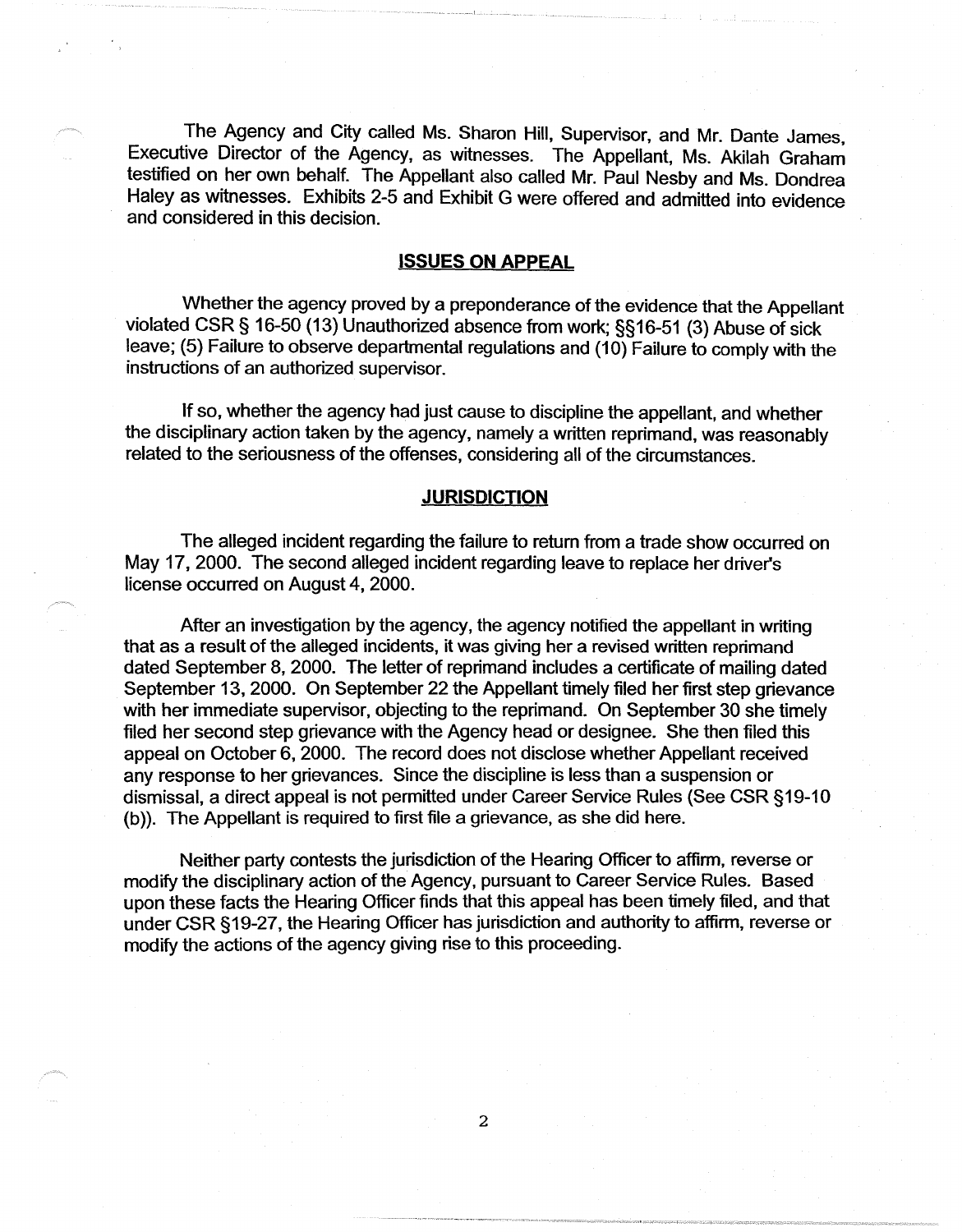## **FINDINGS OF FACT**

I.

The Appellant was employed with the Agency during all relevant times as a Contract Compliance Analyst. Her position includes a variety of duties involving marketing. One of her duties is to attend trade shows at various locations to represent the Agency in the recruitment of private contractors to participate in the Agency's programs for minority contractors. These programs primarily involve recruiting concessionaires for the Denver International Airport (DIA). This aspect of her job requires her to drive to various locations in either her own private motor vehicle or one furnished by the city. Appellant's office is actually located at the Denver International Airport. The trade shows are in various locations around the Denver Metro area, such as downtown, Aurora, Lakewood, Arvada and surrounding areas.

The Appellant attended a trade show on May 17<sup>th</sup> as part of her normal duties. The show was located somewhere on  $84<sup>th</sup>$  and Wadsworth in the northwest part of the Denver Metro area. Appellant testified that it was in Arvada. The show started at 8:30 in the morning. At about 2:00 or 2:30 in the afternoon, the show was over, and according to the Appellant, she called in to her office to check messages, to check in, and to find out if anyone was looking for her. She spoke to Ms. Dondrea Haley the receptionist, and advised her that she would not be coming back to the office due to the lateness of the day. She then asked to speak to her supervisor, Ms. Sharon Hill. Ms. Haley corroborates this testimony, except that Haley remembers the call being later in the day, about 3:00 p.m. The Appellant did not speak directly to Ms. Hill, but left a message on voice-mail. There is no evidence that Ms. Hill received the message that Appellant did not intend to return to the office that afternoon.

Appellant testified that her past practice in this situation was not to return to the office. Ms. Haley testified that Appellant submitted her schedule in advance to Ms. Hill, and that Ms. Hill would advise Haley who in tum was to advise Appellant if she was to return to the office after an event that ran into the afternoon. Haley further testified that based upon past practices, she believed that the Appellant, as an analyst, had discretion to determine if she needed to return. There is no evidence that Appellant was instructed to return to the office on the day in question.

Ms. Hill testified that the Appellant is an "exempt employee" which means as a professional she is not compensated for overtime. Instead, Ms. Hill confirmed that as Appellant's supervisor, she could, in her discretion, allow "Comp Time" to the Appellant to compensate for overtime. Ms. Hill confirmed that she did in fact give the Appellant time off from time to time, but that she expected the Appellant to call and report in. Hill denies that this time off constituted "comp time". The Appellant testified that on average her

3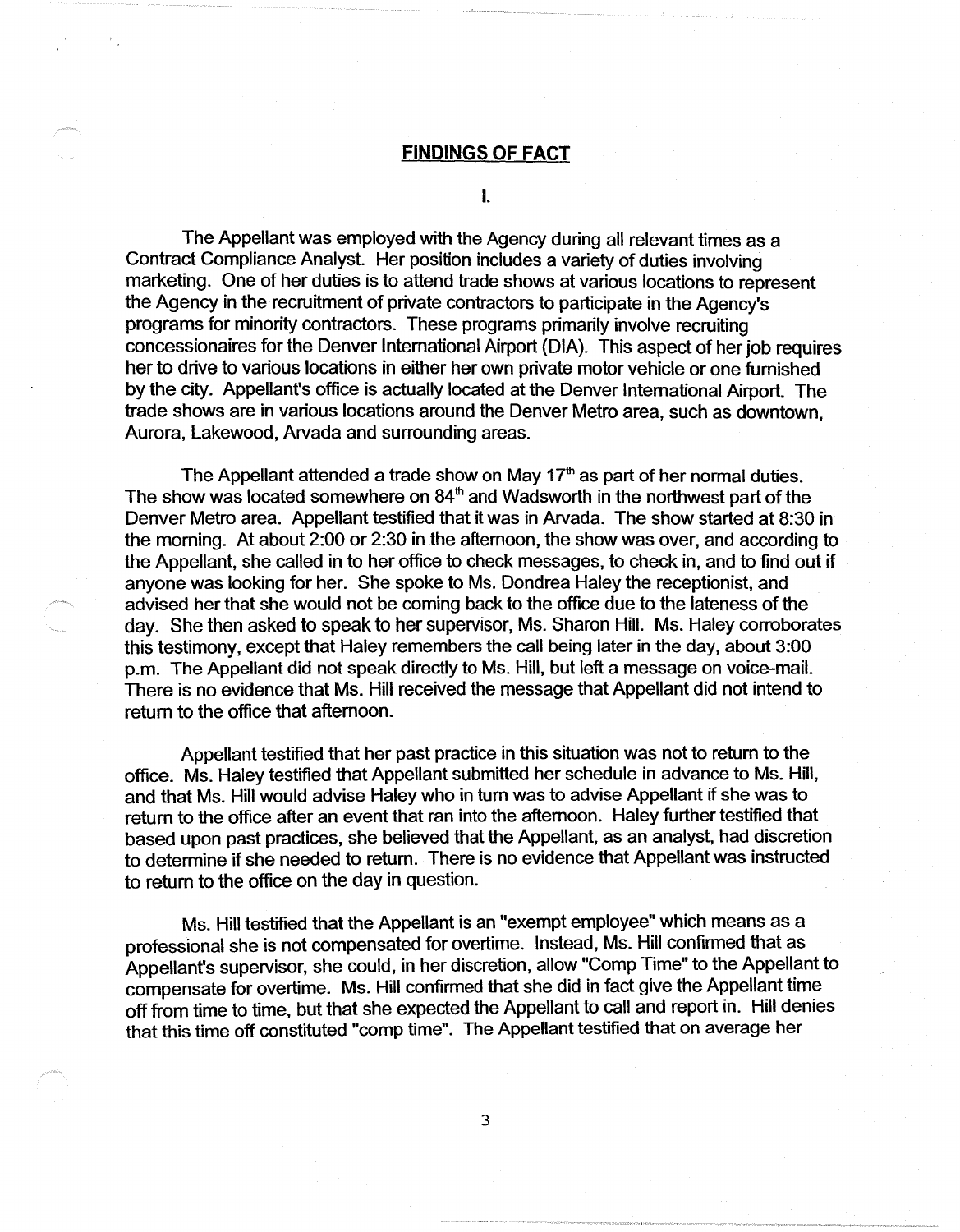position required her to work after hours once or twice per month. She also indicated that she was required to work weekends about once per month.

On the day in question, the Appellant did not return to the office after the trade show. According to her the reasons for this were several. She indicated that logistically, by the time she returned to the office at this time of day, it would be time to tum around and go home.<sup>1</sup> Appellant also testified that she had occasionally in the past done work at home for the remaining workday, rather than driving back to the office. Appellant testified that on the day in question she went home and worked on a Career Service supplemental employment application for another position within City Government. She indicated that she completed the application and faxed it in. She testified that such work was permitted during work hours as a matter of custom and practice within the Agency. This was not refuted by the Agency.

Finally, the Appellant also testified that as an exempt employee, in the past she was allowed to use the time away from the office as "comp time".

Ms. Hill testified that she had sent an electronic mail message (e-mail) dated January 14, 2000, that she thought advised her employees as to the expected procedure for events scheduled away from the office such as the trade show in question [Exhibit 5]. The e-mail is addressed to: "(Contract Compliance Group)". It is unclear as to whether this included the Appellant. Appellant's name does not appear on the e-mail. The Appellant denies having ever received the email. The text of the e-mail is particularly relevant:

## Hey Gang!!!!!

Effective immediately when luncheons or other events are scheduled away from DIA you will be expected to return to work unless there is prior approval to attend prescheduled meetings, etc. There will be some situations, I'm sure, that this won't be necessary, so I'll just have to rely on judgment.

Therefore, those of you who plan to attend Stan's luncheon will be expected to return to DIA.

It would probably be good time management to schedule meetings appointments etc. around such events to avoid nonproductive time.

<sup>&</sup>lt;sup>1</sup> The Hearing Officer takes judicial notice that DIA is located some 25 to 30 miles or more northeast of the City of Denver. It takes at least 45 minutes to an hour or more to get there from downtown, depending on traffic and road conditions.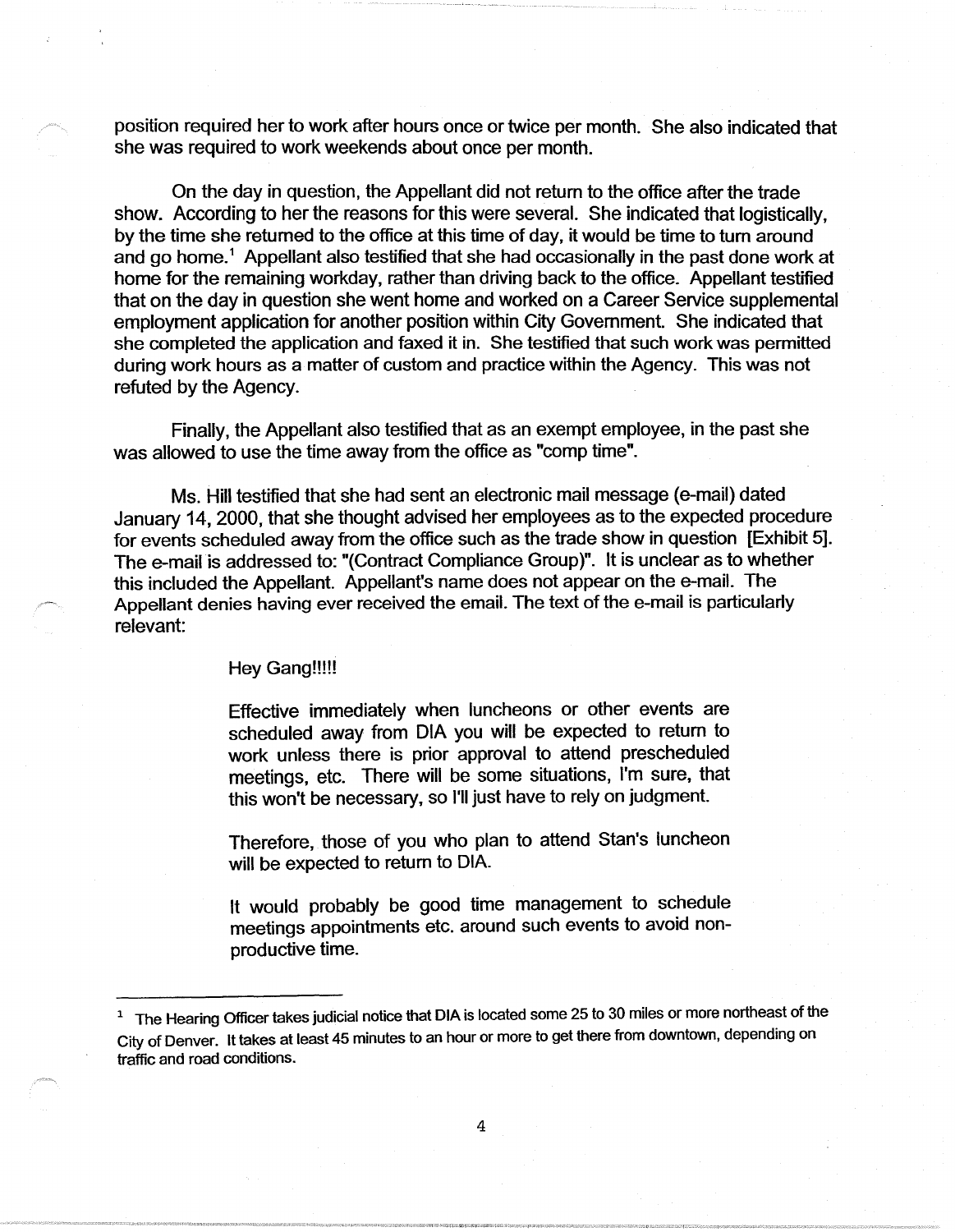Any questions or concerns just let me know.

#### THANKS!!!

Mr. Nesby, another employee supervised by Ms. Hill, testified that he was unaware of any standard Agency written practice or policy on the issue of returning to the office after a trades show. He admitted that his practice was to discuss it with his supervisor ahead of time as to whether he was returning to the office or not. He testified that he did not remember receiving the e-mail from Ms. Hill on this subject. His name is also not on the e-mail and it is unclear from the evidence as to whether he is included in the "(Contract Compliance Group)". Ms. Hill supervised him since March of 1999 and therefore was his supervisor at the time the above e-mail was authored.

On or about May 19<sup>th</sup> the Appellant was verbally reprimanded for the May 17<sup>th</sup> incident and was told that she would not receive further discipline if there were no further disciplinary violations for the next 90 days. After the second incident on August  $4<sup>th</sup>$ involving the use of leave time to obtain a duplicate of her driver's license, Appellant was given a written reprimand for the May 17<sup>th</sup> incident, which now forms a portion of the basis of this grievance appeal.

II.

The second incident involved the Appellant's request on August 4, for leave in order to obtain a replacement for her driver's license. On that afternoon, which was a Friday, the Appellant discovered that she had either lost her purse containing her license, or that it had been stolen. After searching for the purse, she requested permission from her supervisor Ms. Hill, to leave the office to obtain a replacement license. This request was granted and the Appellant was absent from the office for approximately two hours in the afternoon.

On the following Monday Ms. Hill advised the Appellant that the permission for leave had been withdrawn, that the request did not constitute an emergency and that consequently, the Appellant had been absent without leave. She was later docked for the time, and received a written reprimand for this incident as well as the one on May  $17<sup>th</sup>$ .

According to Ms. Hill, upon further investigation, she learned that the Appellant had actually lost her license on July 28<sup>th</sup>, approximately one week prior to the request. Ms. Hill testified that the basis of the decision to discipline the Appellant was that since the license had been lost for approximately a week, there was no "emergency" and therefore the Appellant, in essence had misrepresented her situation.

The Appellant paints a much different picture. She testified that indeed she had actually had her license first stolen on June 16th. She had it replaced on July 28<sup>th</sup>, which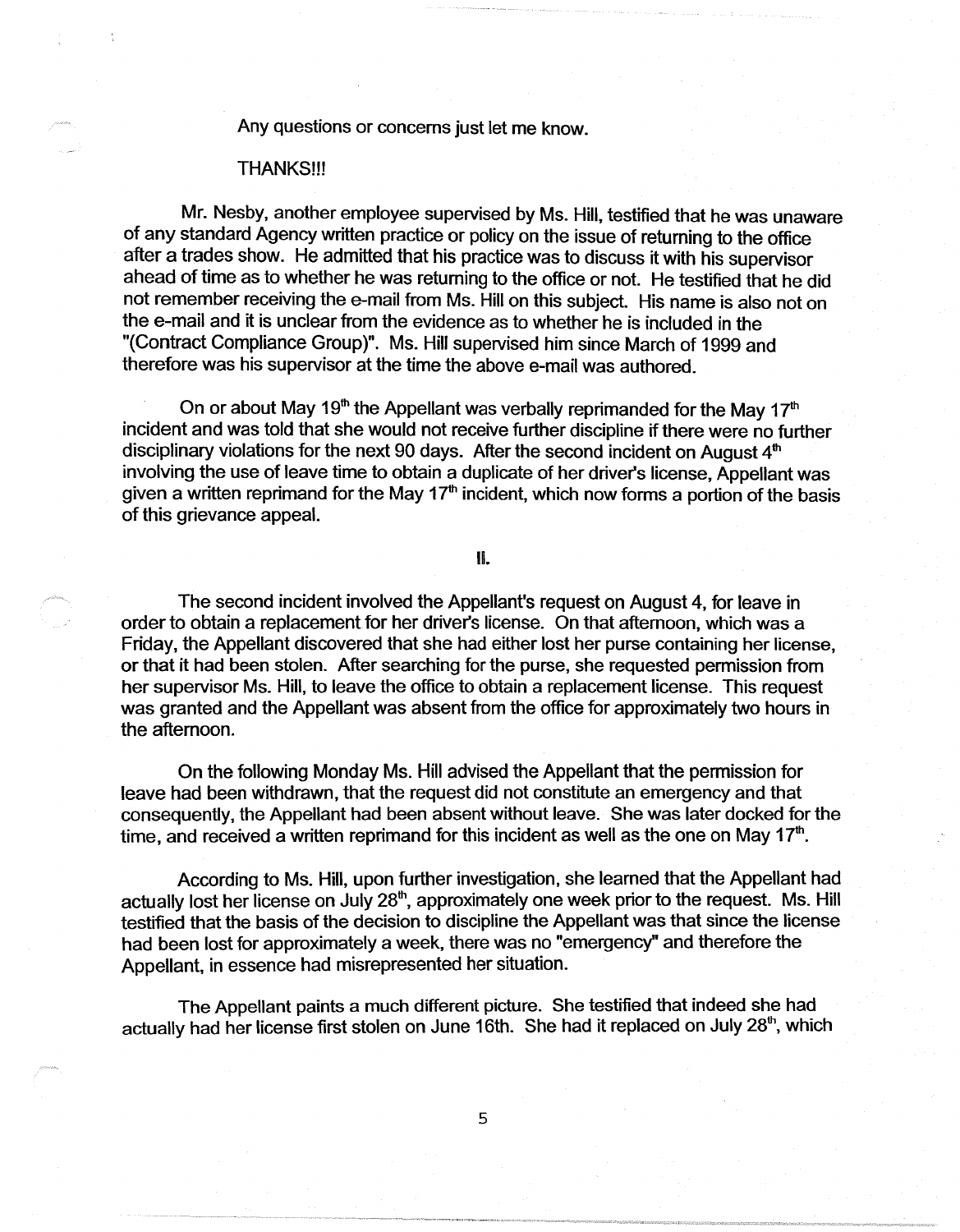was confirmed by the records supplied by the Appellant to Ms. Hill. The reason it took so long, according to the Appellant, was that she was renewing a Commercial Drivers License, ("COL") which was about to expire, and therefore she had to have a physical exam from a physician. In fact, she had been granted leave during this period for the purpose of obtaining a physical exam.

On August 4<sup>th</sup>, at about 1:00 in the afternoon, the Appellant discovered she had lost her purse containing her newly issued driver's license. After conducting a search and making a call to the lost and found at the bus station, Appellant made calls canceling her credit cards. She then requested leave from Ms. Hill, which was granted, subject to proof on Monday that she had in fact gone to get a new license.

On Monday, the Appellant produced her new driver's license, showing an issue date of August 4. Nevertheless, upon learning that the license had previously been reported stolen on July 28<sup>th</sup>, Ms. Hill canceled the leave and issued the written reprimand.

#### Prior Discipline and Warnings

The Agency produced no evidence that the Appellant had been previously disciplined.

#### **DISCUSSIONS AND CONCLUSIONS OF LAW**

## Applicable Rules, Executive Orders, Departmental Policies and Regulations

At the time of Appellant's discipline, the following Career Service Rules, Ordinances, Executive Orders and Departmental Policies were in effect:

#### § 5-62 Employees in Career Status

An employee in career status

1) may be disciplined or dismissed only for cause, in accordance with Rule 16, DISCIPLINE.

\* \* \*

## §16-10 Purpose

The purpose of discipline is to correct inappropriate behavior or performance. The type and severity of discipline depends on the gravity of the infraction. The degree of discipline shall be reasonably related to the seriousness of the offense and take into consideration the employee's past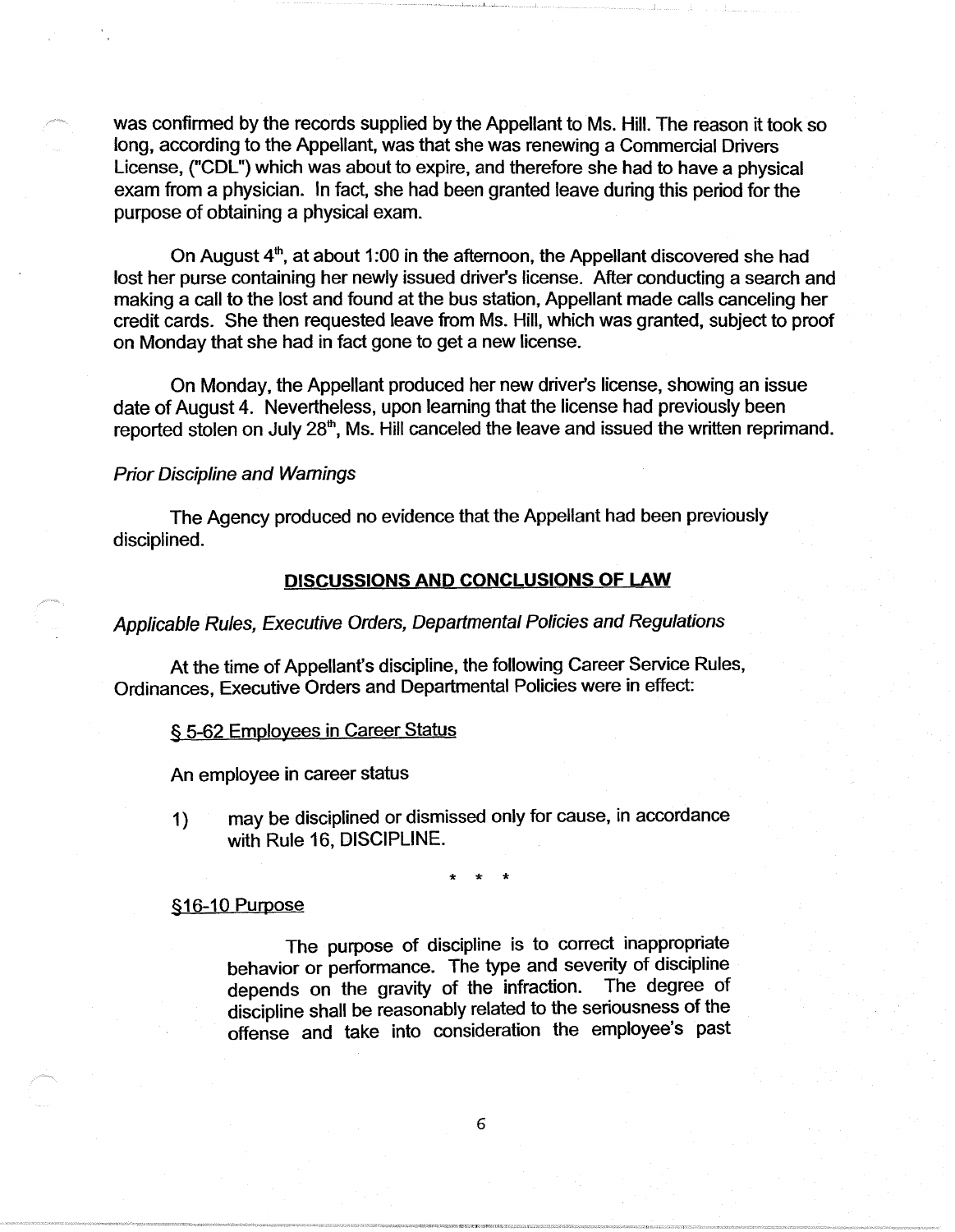record. The appointing authority or designee will impose the type and amount of discipline she/he believes is needed to correct the situation and achieve the desired behavior or performance.

The disciplinary action taken must be consistent with this rule. Disciplinary action may be taken for other inappropriate conduct not specifically identified in this rule.

#### §16-20 Progressive Discipline

- 1) In order of increasing severity, the disciplinary actions which an appointing authority or designee may take against an employee for violation of career service rules, the Charter of the City and county of Denver, or the Revised Municipal code of the City and county of Denver include:
	- a) Verbal reprimand, which must be accompanied by a notation in the supervisor's file and the agency's file on the employee;
	- b) Written reprimand, a copy of which shall be placed in the employee's personnel file kept at Career Service Authority;
	- c) Suspension without pay, a copy of the written notice shall be placed in the employee's personnel file kept at Career Service Authority;
	- d) Involuntary demotion, a copy of the written notice shall be placed in the employee's personnel file kept at Career Service Authority.
	- e) Dismissal, a copy of the written notice shall be placed in the employee's personnel file kept at Career Service Authority.
- 2) Wherever practicable, discipline shall be progressive. However, any measure or level of discipline may be used in any given situation as appropriate. This rule should not be interpreted to mean that progressive discipline must be taken before an employee may be dismissed.
- 3) In those cases when the discipline deemed appropriate is suspension without pay of an overtime-exempt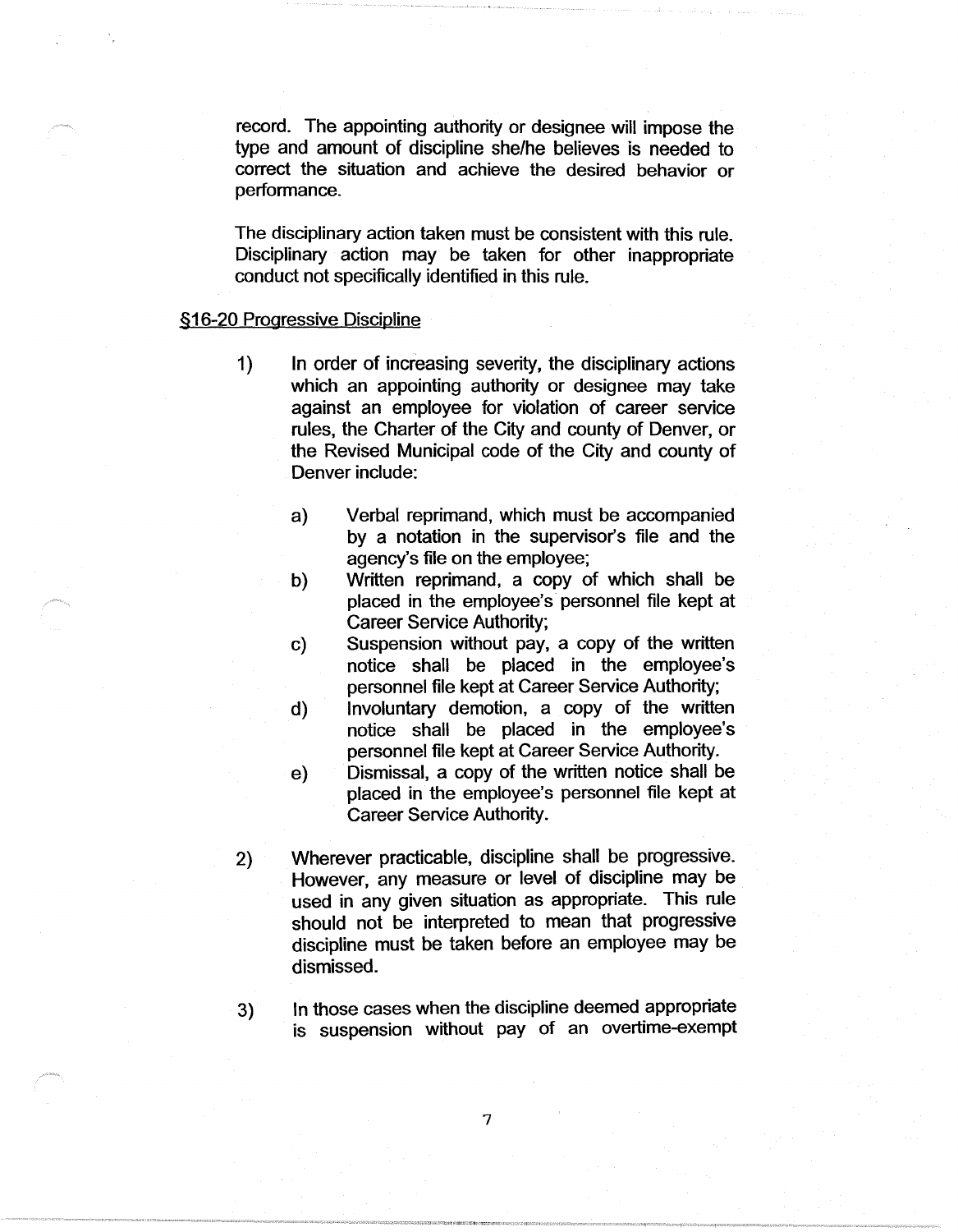employee, the suspension shall be for at least a whole workweek or multiples of whole workweeks.

## §16-50 Discipline and Termination

A. Causes for dismissal.

The following may be cause for dismissal of a career service employee. A lesser discipline other than dismissal may be imposed where circumstances warrant. It is impossible to identify within this rule all conduct which may be cause for discipline. Therefore, this is not an exclusive list.

\* \* \*

13) Unauthorized absence from work, including but not limited to: when the employee has requested permission to be absent and such request has been denied; leaving work before completion of scheduled shift without authorization; or taking unauthorized breaks.

# \* \* \*

## §16-51 Causes for Progressive Discipline.

A. The following unacceptable behavior or performance may be cause for progressive discipline. Under appropriate circumstances, immediate dismissal may be warranted. Failure to correct behavior or committing additional violations after progressive discipline has been taken may subject the employee to further discipline, up to and including dismissal from employment. It is impossible to identify within this rule all potential grounds for disciplinary action; therefore, this is not an exclusive list.

\* \* \*

3) Abuse of sick leave or other types of leave, or violation of any rules relating to any forms of leave identified in **Rule 11 Leave.**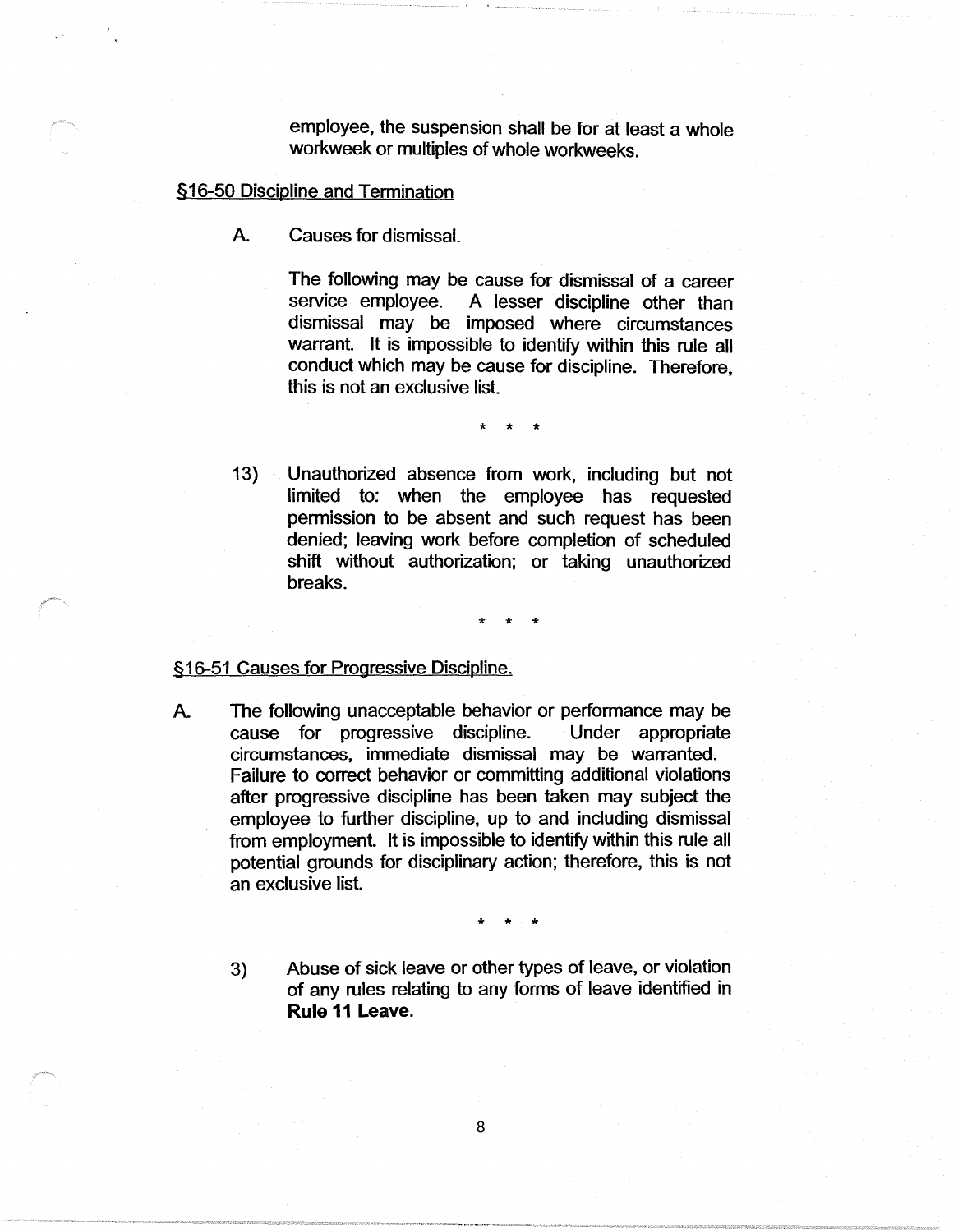5) Failure to observe departmental regulations.

\* \* \*

\* \* \*

10) Failure to comply with the instructions of an authorized supervisor.

\* \* \*

#### Analysis of agency evidence

The Hearing Officer has consistently ruled that in a disciplinary case, the Agency has the burden of proof by a preponderance of the evidence. It must prove that there existed just cause for the disciplinary action taken. A failure to meet that burden will result in a reversal of the disciplinary action against the Appellant.

The City Charter, C5.25 (4) and CSR §2-104 and 2-10 (b) (4) requires the Hearing Officer to determine the facts in this matter "de novo". This has been determined by the Courts to mean an independent fact-finding hearing considering evidence submitted at the de novo hearing and resolution of factual disputes. Turner v. Rossmiller, 35 Co. A. 329, 532 P. 2d 751 (Colo. Ct. of App., 1975).

Because discipline for the May  $17<sup>th</sup>$  incident was conditioned upon the alleged August  $4<sup>th</sup>$  violation, the August  $4<sup>th</sup>$  violation will be addressed first.

Appellant had been given conditional approval of leave to obtain another driver's license. The evidence indicates it was not an uncommon occurrence to allow an employee leave to renew or replace a driver's license. In fact, there is evidence that this had occurred on at least one occasion shortly before the August  $4<sup>th</sup>$  incident. She was to produce satisfactory evidence on Monday upon her return. Exactly what she was to produce is not clear. It was not communicated to the Appellant exactly what the conditions were. It was not communicated to the Hearing Officer exactly what the conditions were.

The Appellant, upon returning to work on Monday morning, produced her new license showing that it had been reissued on August  $4<sup>th</sup>$ . Based upon misinformation or misunderstanding, her supervisor nevertheless determined that it was not an "emergency" and that leave should not have been granted in the first place. This placed the Appellant in the position of being absent without leave, after-the-fact.

The Agency's action in this regard is clearly arbitrary and capricious for a number

9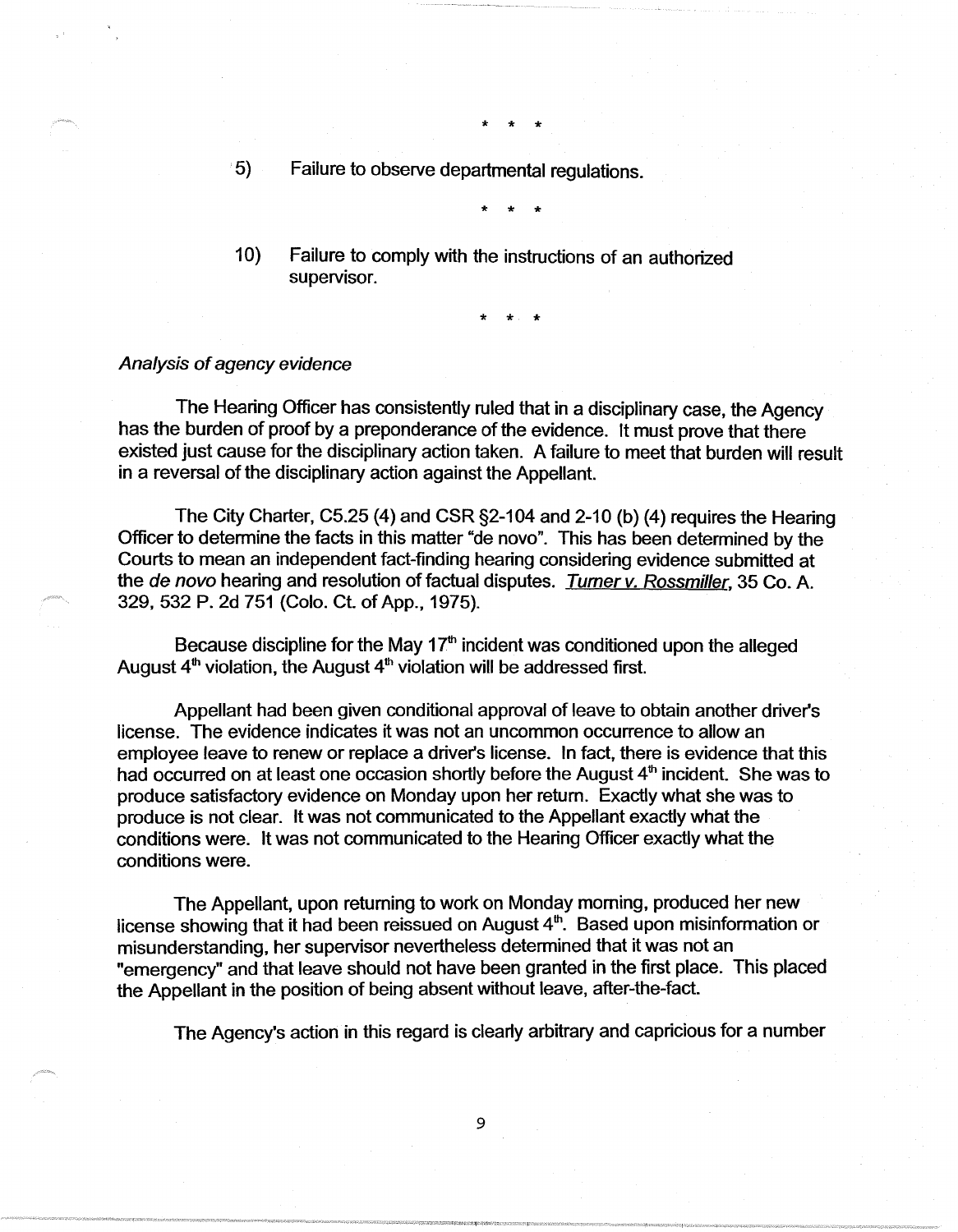of reasons. Fundamentally it is unfair to grant an employee leave and then later withdraw permission, putting the employee in the position of a rule violation after-the-fact. Such action by the Agency may be justified under certain circumstances, such as gross misrepresentations by the employee. In this case, Appellant made no misrepresentations to her supervisor. Ms. Hill admitted during her testimony that she was confused by the entire CDL renewal process and did not understand it or how it interplayed with the initial loss of the license or its renewal. She mistakenly believed that Appellant had been without a license since July, when in fact Appellant had only discovered within the past hour that her license was missing. It was incumbent upon Hill to do a thorough investigation and to understand all of the facts if she intended to rely upon the Appellant's loss of her license as a basis for discipline.<sup>2</sup>

Likewise, Mr. James did not do his own investigation, but relied upon the misinformation provided by Ms. Hill in making his determination to discipline the Appellant.

Moreover, the Appellant is required to operate a motor vehicle in the performance of her duties. She must drive to and from the office to the various locations for the trade shows. Colorado Law requires an operator of a motor vehicle not only to have a valid driver's license, but also to have it within their immediate possession when operating a motor vehicle within the State of Colorado.

#### Colorado Revised Statutes

42-2-101. Licenses for drivers required.

(1) Except as otherwise provided in part 4 of this article for commercial drivers, no person shall drive any motor vehicle upon a highway in this state unless such person has been issued a currently valid driver's, minor driver's, or provisional driver's license or an instruction permit by the department under this article.

\* \* \*

(3) No person shall drive any motor vehicle upon a highway in this state unless such person has in his or her immediate possession a current driver's or minor driver's license or an instruction permit issued by the department under this article.

<sup>&</sup>lt;sup>2</sup> It should be noted that the "loss of the license" referred to here does not mean the loss of a driving privilege. It is referring literally to the actual license document being lost, stolen or misplaced.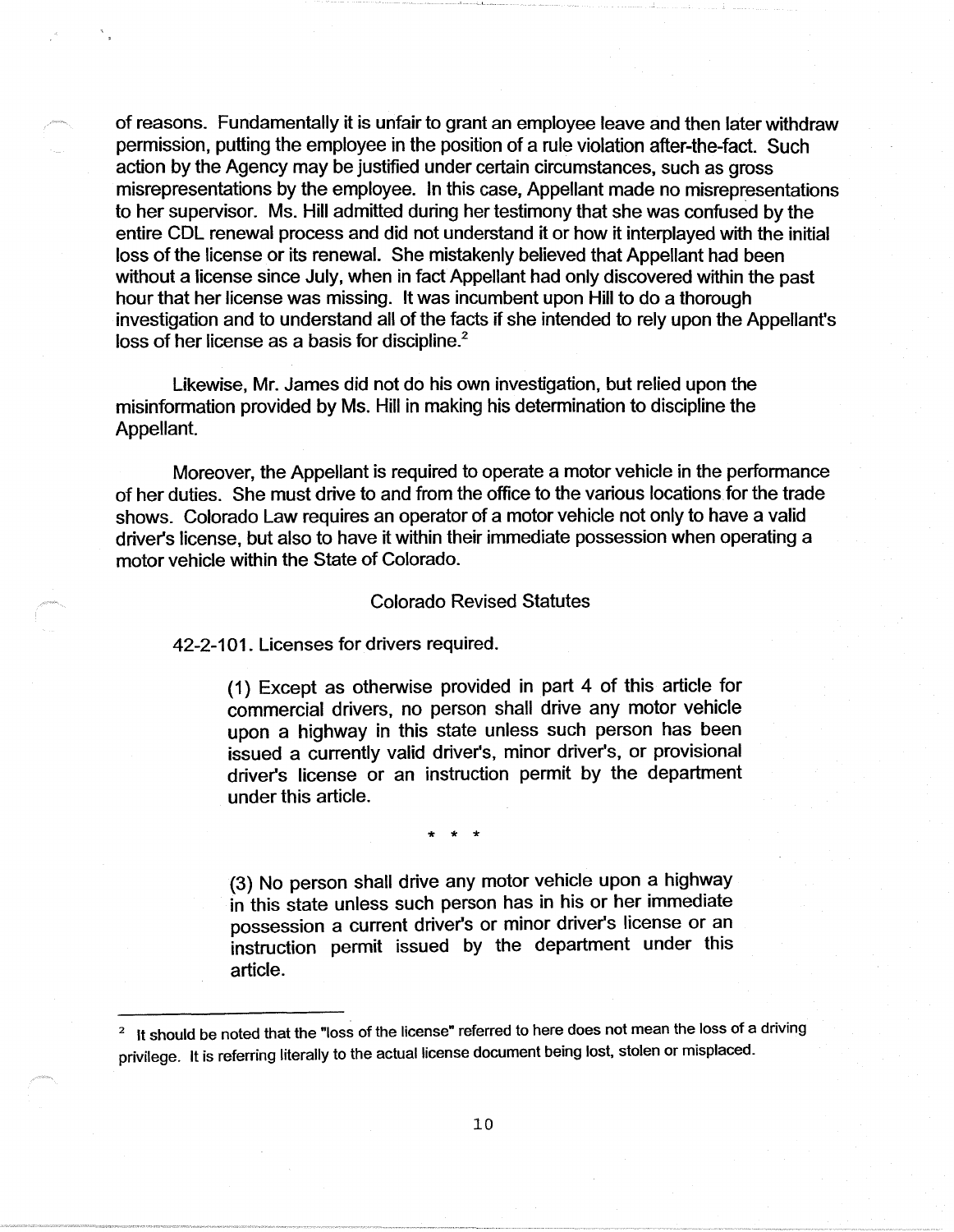The Appellant's request for leave to have the license reissued was reasonable and necessary. The initial determination by Hill to grant her leave to obtain a reissued license was also reasonable and necessary. The later decision to revoke the leave was therefore not reasonable, and was based upon a misunderstanding of the relevant facts and of Appellant's situation. As such it was arbitrary and capricious. Therefore there can be no rule violation by Appellant. No disciplinary action for this incident may be given.

Since the written reprimand for the May  $17<sup>th</sup>$  incident was premised upon a violation on August  $4<sup>th</sup>$ , it likewise must fail. However, the Hearing Officer has determined that it is appropriate to address the merits of the May  $17<sup>th</sup>$  incident as well.

The past practices of the Agency was to allow the Appellant and others to not return to the office after trade shows that ran late into the afternoon off site. This policy was not unreasonable, given the fact that employees must occasionally work evenings and weekends. The Agency admits it has authority to grant "comp time". In this case the Appellant never received any previous warnings or instructions on this issue. She did in fact call in and attempt to speak to her supervisor. She was unable to do so. She did advise the receptionist that she was not going to return to the office. Appellant's reliance on past practices was not unreasonable and does not constitute misconduct or rule violation.

Nor does the e-mail by Ms. Hill change the outcome. The evidence is not persuasive that the Appellant ever received the e-mail. Her name is not on it. The evidence is not clear as to whether she is electronically included as an addressee in the · "(Contract Compliance Group)". Even Mr. Nesby does not recall receiving the e-mail.

Due Process requires that if an Agency intends to discipline an employee for violation of an instruction from a supervisor, the Agency has the burden of proving that the instruction was communicated to the employee in question. The preferred method is a signed document by the employee acknowledging receipt of the instruction.

Even if the Appellant did receive the e-mail, it is insufficient on its face to support discipline for failing to comply. The first portion of the message "you will be expected to return to work unless there is prior approval to attend prescheduled meetings, etc." is clear enough. The next portion of the message, however well intentioned, is ambiguous and therefore problematic: "There will be some situations, I'm sure, that this won't be necessary, so I'll just have to rely on judgment." Whose judgment? Hers or the employees? What won't be necessary? Returning to work, or prior approval?

Given the ambiguity, Appellant, even if she received this message, cannot be disciplined for its alleged violation.

After considering all of the surrounding circumstances, the Hearing Officer agrees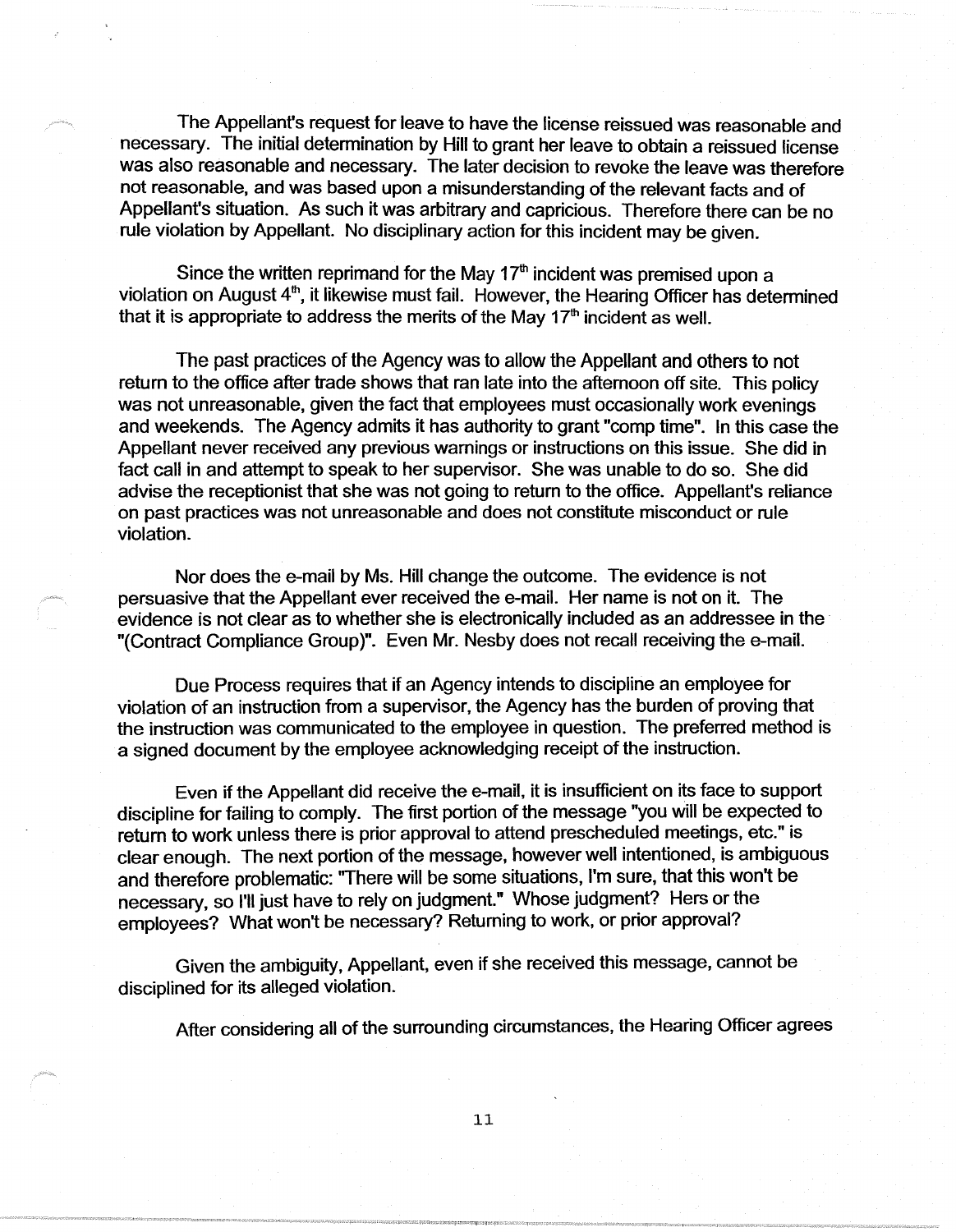with the Appellant that there was no rule violation surrounding the May  $17<sup>th</sup>$  incident.

The Agency certainly has the authority and even the obligation to control the work time of its employees. This is a time of constant media scrutiny of all aspects of city government, especially the time that employees devote to their work. The Appellant and all employees must realize that abuses of their time may reflect adversely on management. The goal that Ms. Hill seeks to achieve, a full workday accountability from her employees is laudable. The first step is to communicate what is expected to each and every employee clearly and concisely.

It was also apparent to the Hearing Officer during the course of the hearing that a certain amount of "tension" exists between the Appellant and her supervisor, Ms. Hill. It is hoped that these two individuals will recognize that each possesses unique and significant talents and experience. Both are hard working individuals. Each is entitled to respect for that. Ms. Hill could serve very well as a "mentor'' to the Appellant. Appellant could learn a great deal from Ms. Hill.

## Violation of Department Regulations

The Hearing Officer concludes that the Agency has failed to demonstrate by a preponderance of the evidence that the Appellant has violated any Career Service Rules.

#### Justness of Discipline

Since the Agency has not met its burden of proof showing that the Appellant has violated any rules or regulations, any issues as to appropriate discipline are moot.

#### **ORDER**

The action of the Agency denying the appellant's grievance is REVERSED. The action of the Agency of a written reprimand of the Appellant is therefore also REVERSED, the written reprimand is ORDERED dismissed, and all references to it are ORDERED removed from all of her personnel files, including but not limited to those of the Agency and the Career Service.

Since there is no showing of any rule violations by Appellant from May 17<sup>th</sup> to August 17<sup>th</sup>, and pursuant to the verbal warning previously given to the Appellant for the incident on May 17<sup>th</sup>, it is also ORDERED that the verbal warning shall also be DISMISSED and all references to it are ORDERED removed from all of her personnel